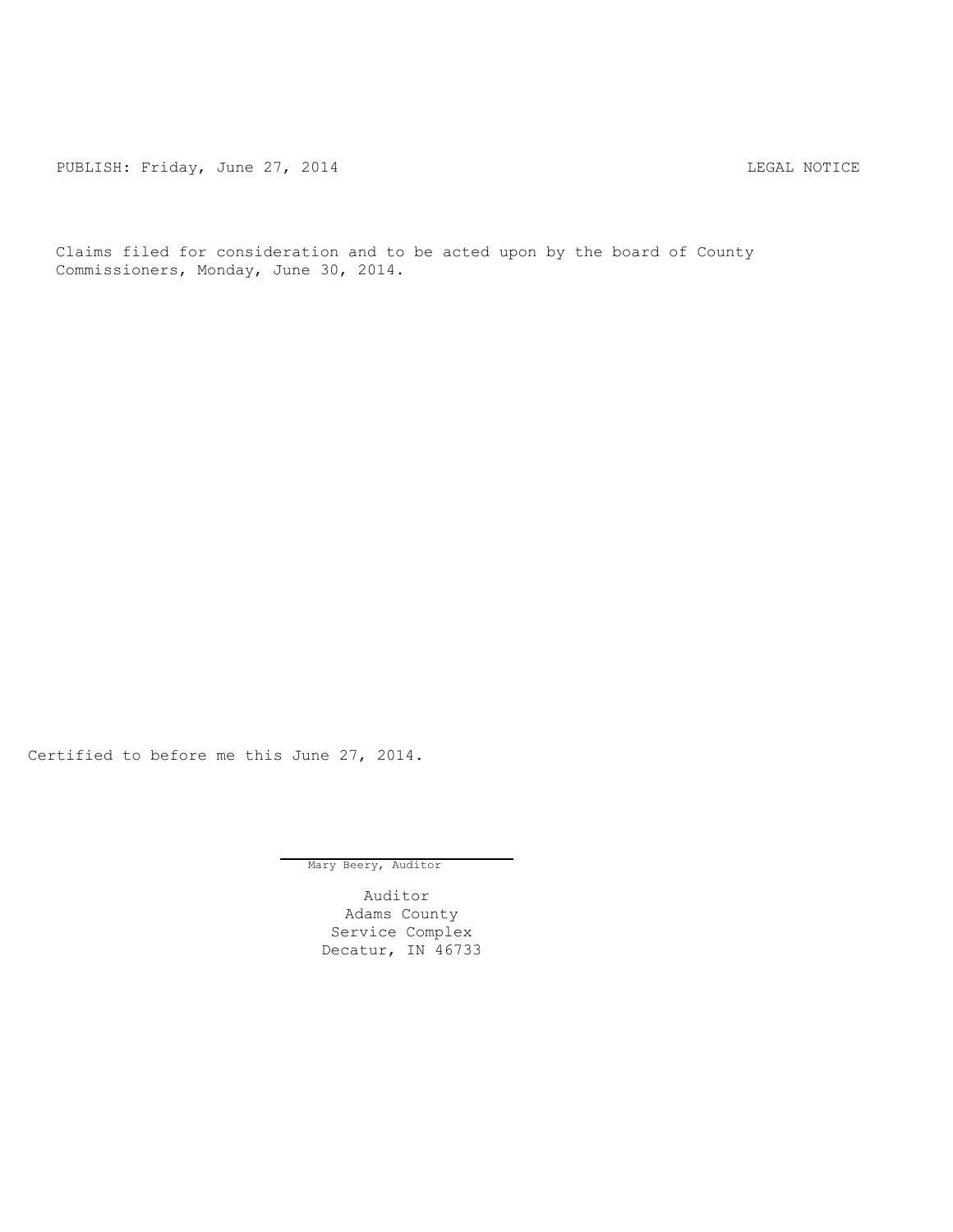

## **Claims Docket for Newspaper Adams County, Indiana**

## For Period: **6/3/2014** to **6/16/2014**

*313 W. Jefferson St. Decatur, IN 46733 (219) 724-2600*

## Date Claims to be Paid: **6/30/2014**

| <b>Vendor</b>                            | <b>Amount</b> | <b>Vendor</b>                        | <u>Amount</u> |
|------------------------------------------|---------------|--------------------------------------|---------------|
| Adams Memorial Hospital                  | 1,371.01      | <b>AIT Laboratories</b>              | 360.00        |
| Indiana Michigan Power                   | 2,662.73      | Arnold Lumber Co., Inc.              | 30.30         |
| Baker And Sons Plumbing &                | 606.45        | Berne Ready Mix                      | 3,337.47      |
| Grimm, William R.                        | 98.12         | Suburban Propane LP                  | 337.50        |
| Butler, Fairman, & Seufer                | 10,658.00     | Cintas Location #338                 | 47.26         |
| City Of Decatur                          | 171.11        | Decatur True Value                   | 267.10        |
| Computer Systems, Inc.                   | 1,458.00      | Dealership Holdings LLC              | 1,391.33      |
| Decatur Daily Democrat                   | 68.04         | <b>Decatur Postmaster</b>            | 620.00        |
| Douglas L. Bauman                        | 102.50        | Erie Haven                           | 5,500.87      |
| Gordon Food Service                      | 2,562.98      | Graybar                              | 85.92         |
| Grimm's Auto                             | 44.00         | H M L, Inc.                          | 185.00        |
| Hall Signs                               | 28.12         | Hilty Engine Service                 | 24.95         |
| Indiana State Police                     | 44.00         | Kiess Electric                       | 174.66        |
| Legal Directories Publishing Co. Inc.    | 78.50         | Lehman Feed Mill                     | 4,879.60      |
| Mind's Eye Graphics                      | 132.52        | Monroe Water Department              | 127.16        |
| Nipsco                                   | 490.55        | Park Center, Inc.                    | 88.00         |
| Piqua Repair Inc.                        | 66.19         | Portland Motor Parts, Inc            | 103.90        |
| Roto-Rooter                              | 75.00         | Selking International                | 420.04        |
| Stone-Street Quarries, Inc.              | 431.81        | Print Shop                           | 285.90        |
| Treasurer of Adams County                | 74,757.54     | Welder Services, Inc.                | 45.72         |
| West Payment Center                      | 484.00        | Zwick And Jahn Funeral Home          | 200.00        |
| CenturyLink                              | 676.47        | Adams County Automotive Supply, Inc. | 53.50         |
| Paul Norr                                | 21.00         | Duane Moser                          | 2,667.00      |
| Jay County REMC                          | 157.70        | Purdue University                    | 597.96        |
| Waste Management                         | 65.89         | Anthony Stimpson                     | 232.79        |
| Mary Beery                               | 1,077.74      | Universal Metalcraft, Inc            | 257.00        |
| Tri County Excavating                    | 2,700.50      | Pam Hall                             | 7.48          |
| Don Myers Plumbing                       | 3,090.56      | Jackson Oil & Solvents, I            | 2,016.50      |
| C & P Machine Service, Inc.              | 375.00        | <b>Bill Wemhoff</b>                  | 125.00        |
| Goodwin - Cale & Harnish Memorial Chapel | 500.00        | Rex Marbach                          | 215.00        |
| Zurcher's Best-One Tire & Auto Care, Inc | 1,789.49      | Geneva Post No 6751 Veterans         | 40.00         |
| Tom Magnan/Special Needs                 | 458.30        | Kristina Nichols                     | 34.21         |
| Emil W. Meyer                            | 60.00         | Renee Bradford                       | 12.40         |
| Norlab, Inc.                             | 221.00        | Harvest Land Co-op                   | 32,596.97     |
| Koorsen Fire and Security, Inc.          | 1,166.31      | Wal-Mart                             | 241.15        |
| Adams County Truck Repair, Inc.          | 201.18        | Beth A. Webber                       | 1,496.00      |
| Leslie W. Marckel                        | 75.00         | Adams County Sheriff's Department    | 2,000.00      |
| <b>ERS Wireless Communications</b>       | 1,570.90      | Allen County Auditor                 | 434.98        |
| Professional Food Equipment & Service    | 309.14        | Troyer's Market LLC                  | 2,007.14      |
| <b>Uricks Trucking</b>                   | 2,002.00      | Alpine Falls, Inc.                   | 17.97         |
| Indiana Public Defender Council          | 230.00        | Verizon Wireless                     | 1,345.06      |
| <b>Stationair's Express</b>              | 1,085.50      | Landon Patterson                     | 3,071.20      |
| Oriental Trading Company                 | 35.99         | Moore Medical Corporation            | 190.47        |
| Schwartz Blacksmith, LLC                 | 6.50          | Chad Kukelhan                        | 110.00        |
| Cintas Location #G64                     | 843.64        | Marko's on 2nd                       | 50.00         |
| LBH Chemical & Industrial                | 1,358.16      | Gayla Reinhart                       | 373.84        |
| Carrie Freeman                           | 34.86         | RICOH USA, INC.                      | 1,845.00      |
| Office Depot                             | 399.12        | Decatur Ace Hardware                 | 330.18        |